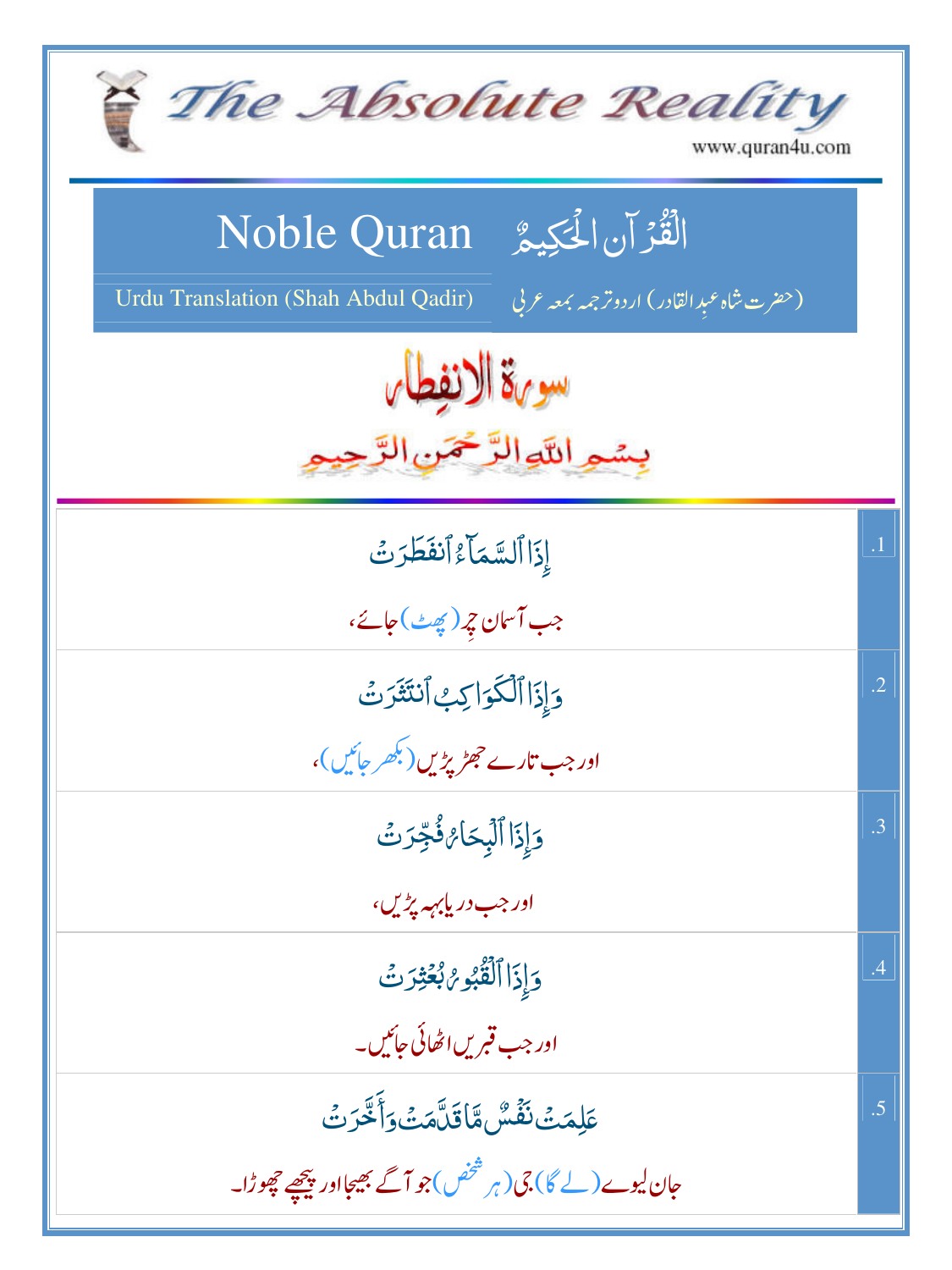| <b>يَأَيُّهَا ٱلْإِنسَنُ مَاغَرَّكَ بِرَبِّكَ ٱلْكَرِيمِ</b>    | .6        |
|-----------------------------------------------------------------|-----------|
| اے آدمی! کاہےسے بہکاتواپنے رب کریم پر؟                          |           |
| ٱلَّذِى خَلَقَكَ فَسَوَّلكَ فَعَدَلَكَ                          | $\cdot$ 7 |
| جس نے تجھ کو بنایا، پھر تجھ کو ٹھیک کیا، پھر تجھ کوبر ابر کیا۔  |           |
| فِ <del>َ</del> أَيِّ صُوبَةٍ مَّا شَآءَ بَ <sup></sup> تَّبَكَ | .8        |
| جس صورت میں چاہات <u>جھ</u> کوجوڑ دیا۔                          |           |
| ؘػؘڵؖڗڹڷؾؙػڹٚ <i>ۣڋۏ</i> ڹۣۘؗڹؚٲڵڒؚؾڹ                           | .9        |
| کوئی(ہر گز)نہیں! پرتم جھوٹ جانتے ہوالصاف ہونا۔                  |           |
| <u>وَإِنَّ عَلَيْكُمُ لَحَفِظِينَ</u>                           | .10       |
| اور تم پر نگہبان مقرر ہیں۔                                      |           |
| كزامًا كَتِبِينَ                                                | .11       |
| سر دار لکھنے والے ،                                             |           |
| يَعْلَمُونَ مَاتَفَعَلُونَ                                      | .12       |
| جانتے ہیں جو کرتے ہو۔                                           |           |
| إِنَّ ٱلْأَبْرَاءَلَّفِى نَعِيمٍ                                | .13       |
| بیشک نیک لوگ آرام میں ہیں،                                      |           |
|                                                                 |           |